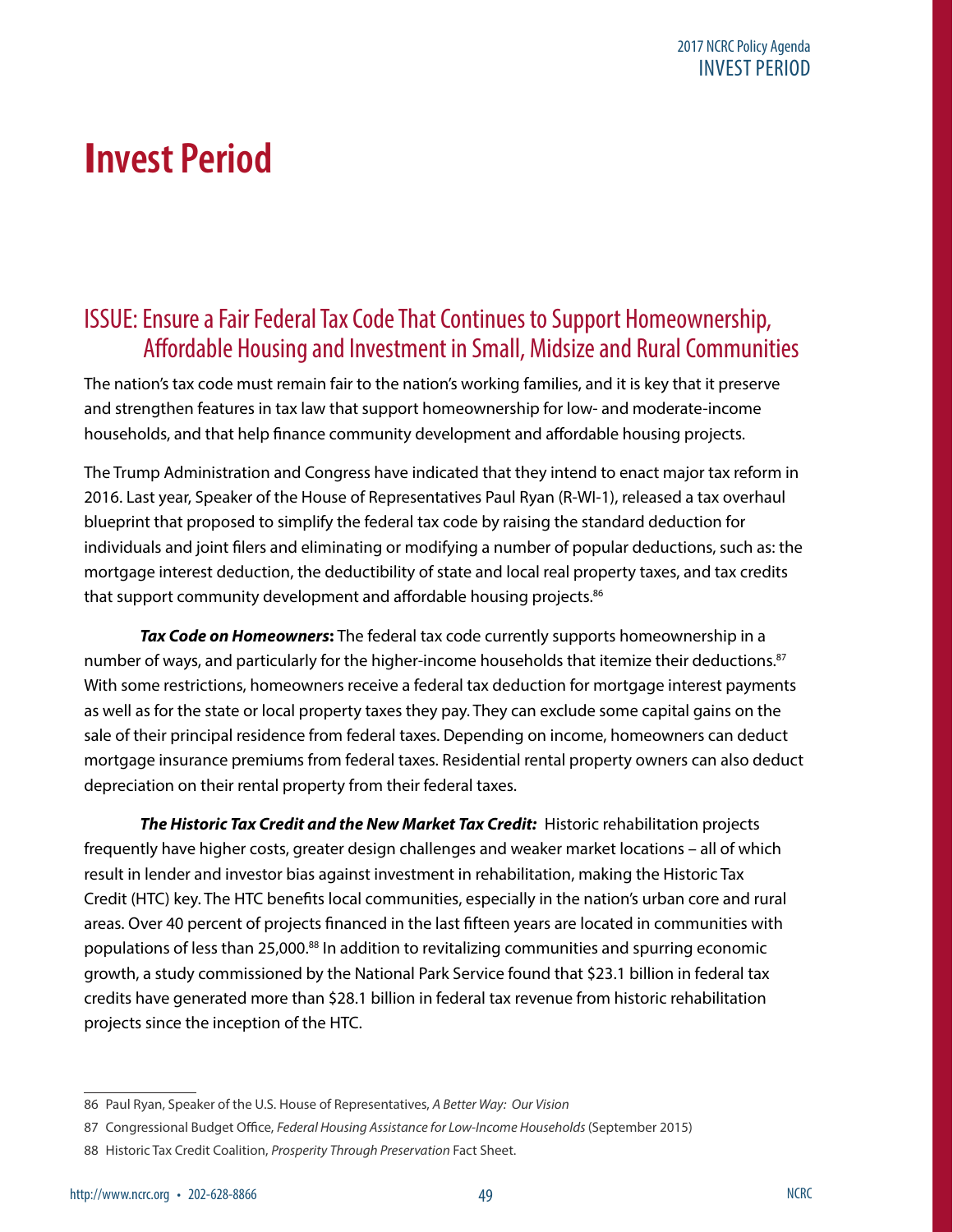#### 2017 NCRC Policy Agenda INVEST PERIOD

Similarly, the **New Market Tax Credit (NMTC)** is designed to encourage investments in low-income communities that traditionally have had poor access to debt and equity capital. TIndividual and corporate investors receive a tax credit against their federal income tax in exchange for making equity investments in Community Development Entities (CDEs). The credit totals 39 percent of the original investment amount and is claimed over a seven year period. As of the end of Fiscal Year 2015, the NMTC program had generated \$8 of private investment for every \$1 of federal funding and created 164 million square feet of manufacturing, office, and retail space and financed over 4,800 businesses.<sup>89</sup>

*Low Income Housing Tax Credit***:** The Low Income Housing Tax Credit (LIHTC) remains the principal federal resource for both expanding and preserving affordable housing. Still, the LIHTC program has supported only 76,000 additional affordable units annually on average in recent years, with about half of its funding going to acquisition and rehabilitation of existing subsidized developments and half to new construction.<sup>90</sup> Created by the Tax Reform Act of 1986, the LIHTC program gives [state and local LIHTC-allocating agencies](http://lihtc.huduser.gov/agency_list.htm) the equivalent of nearly \$8 billion in annual budget authority to issue tax credits for the acquisition, rehabilitation, or new construction of rental housing targeted to lower-income households.<sup>91</sup> This allows individual and corporate investors to claim tax credits on their federal income tax returns. The LIHTC database, created by HUD, contains information on 40,502 projects and 2.6 million affordable housing units placed in service between 1987 and 2013.92

Importantly, in December 2015, Congress enacted a permanent minimum nine percent LIHTC rate for new construction and substantial rehabilitation and extended the NMTC through 2019 at its current annual funding level of \$3.5 billion.<sup>93</sup> However, the shortage of affordable housing units demands a greater federal response.

### Who Can Act:

The U.S. Congress

# NCRC's Position:

Congress should continue to provide tax support for homeownership for low- and moderate-income households. Homeownership is the best vehicle for these families and people of color to build wealth and enter the middle class.

<sup>89</sup> CDFI Fund*, New Market Tax Credit Program,* website homepage.

<sup>90</sup> *America's Rental Housing: Expanding Options for Diverse and Growing Demand*, Joint Center for Housing Studies of Harvard University (December 9, 2105).

<sup>91</sup> *About the LIHTC Database*, HUD Website (2016).

<sup>92</sup> Ibid.

<sup>93</sup> HousingWire, *Congress Approves Permanent Minimum Rate for LIHTCs*, December 18, 2015.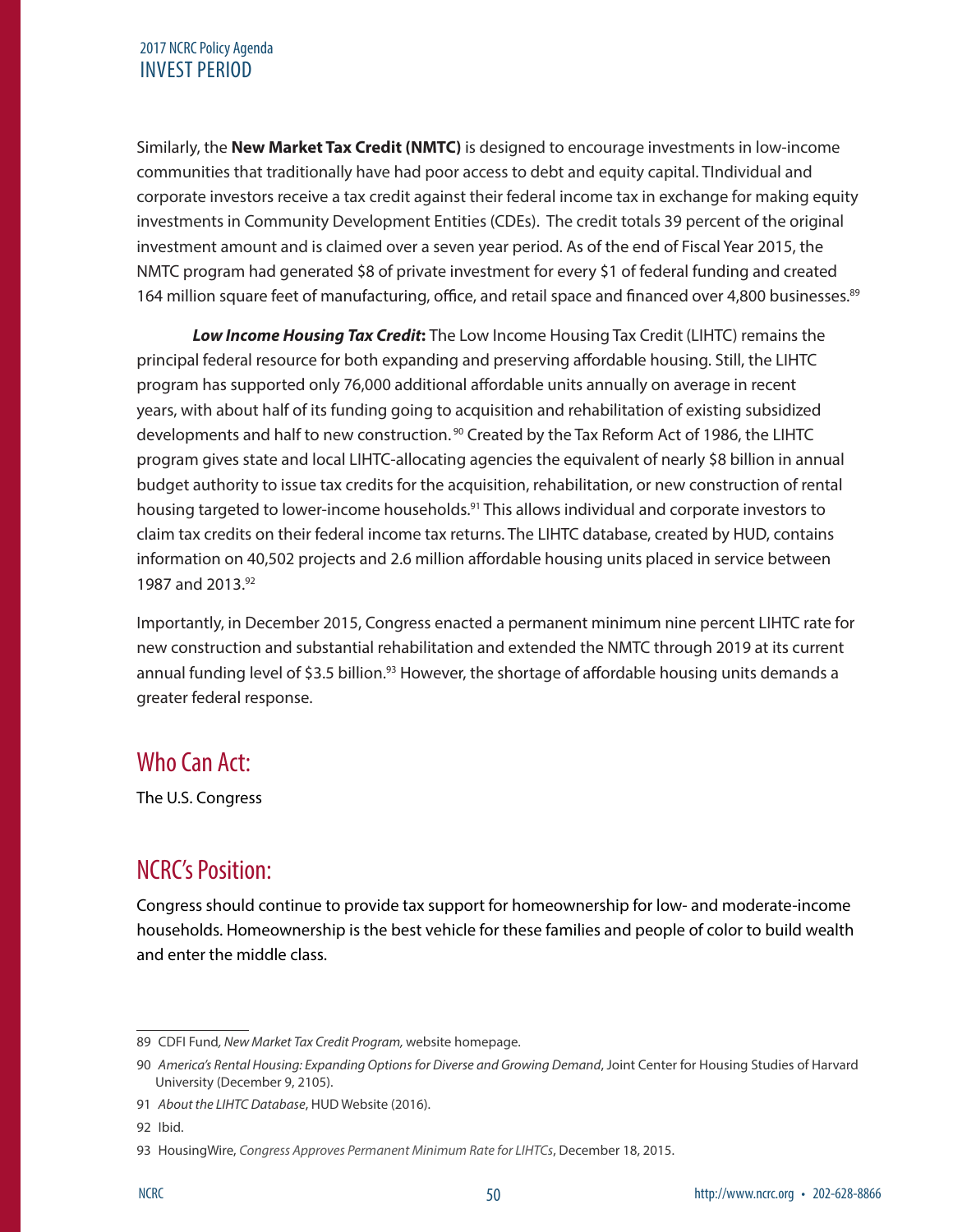We support the *United for Homes Campaign*<sup>94</sup> in reforming the mortgage interest deduction to:

- **Lower the Cap:** Reduce the amount of a mortgage eligible for a tax break from \$1 million to \$500,000. Homeowners would continue to get tax relief on the first \$500,000 of their mortgage.
- **Convert it to a Tax Credit:** Convert the mortgage interest deduction to a tax credit, which would allow an additional 15 million low- and moderate-income homeowners to get a tax break.95
- **Invest the Savings**: Invest the estimated \$241 billion in savings in affordable housing programs, such as the National Housing Trust Fund.

NCRC supports the bipartisan Historic Tax Credit Improvement Act (H.R. 1158/S. 425). The bill makes long overdue changes to the federal Historic Tax Credit to further encourage reuse and redevelopment in small, midsize and rural communities. We also support the bipartisan New Market Tax Credit Extension Act (H.R. 1098/S. 384). Forty percent of all U.S. and most central business district census tracts qualify for the NMTCs.<sup>96</sup>

To make a meaningful dent in the affordable housing supply gap, we urge Congress to increase the cap on LIHTC authority by at least 50 percent. Such an expansion would support the preservation and construction of 350,000 to 400,000 additional affordable apartments over a ten-year period.<sup>97</sup>

# ISSUE: Continue to Invest in the Critical Infrastructure of the Country

There is bipartisan agreement among Democrats and Republicans at the federal, state and local level that there must be a major commitment to the nation's infrastructure. From public housing to public schools, from roads, bridges and transit to waterways, the energy smart grid to airports and other public infrastructure, lawmakers must prioritize investments in the nation's infrastructure and the need is great (see Figure 17). Communities around the country needs strong infrastructure to grow, thrive and prosper.

### Who Can Act:

The U.S. Congress, state and local governments

<sup>94</sup> *United for Homes*: National Low Income Housing Coalition.

<sup>95</sup> Diane Yentel and Mark Calabria, *Time to reform the mortgage interest deduction,* The Hill (February 6, 2017).

<sup>96</sup> National Trust Community Investment Corporation: http://ntcic.webfactional.com/tax-credit-basics/new-markets-taxcredits/

<sup>97</sup> Affordable Housing Resource Center (March 2016).